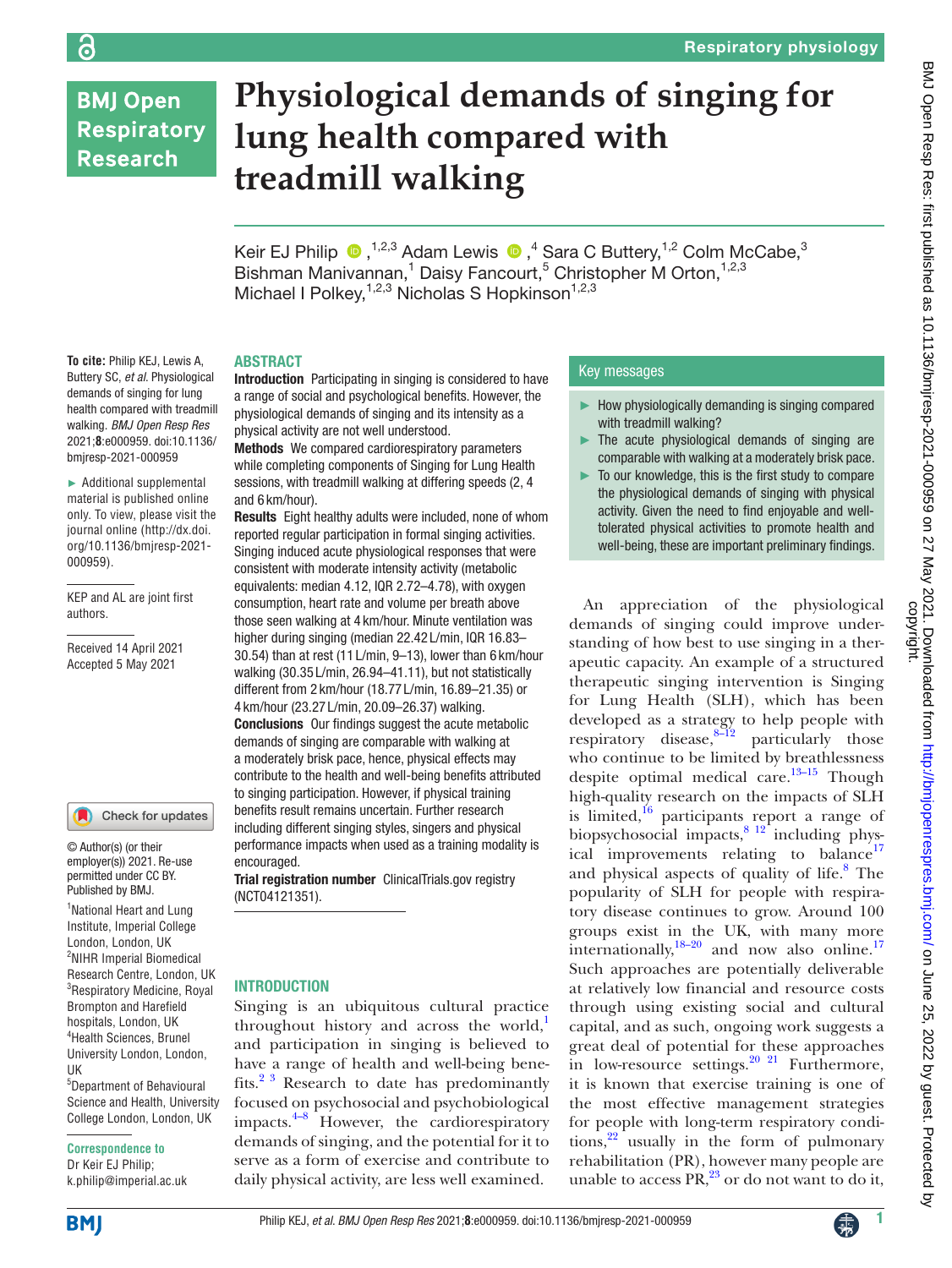hence alternative approaches could be complementary in expanding provision of exercise training opportunities and diversifying delivery modalities, if an evidence base were to be established.

Additionally, identifying existing, enjoyable and wellattended physical activities of sufficient intensity to be considered exercise is useful from a public health and health promotion perspective. Physical activity is important both to maintain health and to mitigate the impact of long-term medical conditions. $^{24}$  This is particularly relevant during the present COVID-19 pandemic, where physical distancing measures to reduce risk of COVID-19 transmission, combined with the concerns about the virus itself, are having unintended negative impacts including inactivity, social isolation and anxiety. $^{25\,26}$  As such, there is an urgent need to provide and support evidence-based strategies that are deliverable in the current situation and beyond, which could, for example, include online singing groups.<sup>1727</sup>

To evaluate this further, we undertook a study to compare cardiorespiratory parameters during singing, and various SLH exercises, with (1) rest and (2) three different walking speeds.

## **METHODS**

#### **Participants**

We conducted a non-blinded observational study. A convenience sample of colleagues and staff at the National Heart and Lung Institute were approached faceto-face and invited to participate in the study. The initial intention was to recruit 12 participants, which was felt to be a reasonable size to explore the research questions based on previous physiological studies conducted by the research team and reviewing relevant literature. However, the implementation of restrictions on potentially aerosolgenerating procedures due to the COVID-19 pandemic meant we decided to stop at eight. None of the participants sang regularly. Inclusion criteria included: age 18–99 years; no significant medical conditions or active musculoskeletal disease impairing exercise; no contraindications to exercise or spirometry as per American Thoracic Society/European Respiratory Society (ATS/ ERS) criteria; and capacity to consent to exercise testing.

#### Physiological parameter assessment

Physiological parameters assessed were oxygen consumption  $(VO_2)$  mL/kg/min, end tidal carbon dioxide  $(CO_2)$ (kPa), heart rate (beats per minute), minute ventilation (L/min), respiratory rate (breaths/min) and mean volume per breath (L/breath). Gas analysis and flow were collected using JLab software package, Breath-by-Breath, and the Jaeger Oxycon Pro and Vyaire Oxycon mobile devices depending on availability. The device was calibrated between participants as per the manufacturer's instructions provided with the device. Heart rate was assessed using the Polar heart rate monitor (Polar, Finland). Measures of perceived effort and dyspnoea

were recorded at baseline and following each component according to the Borg Rating of Perceived Exertion  $(RPE)^{28}$  and Borg Modified Dyspnoea<sup>[29](#page-6-14)</sup> Scales. Each stage of the protocol was completed for 2min with 20s between each section to allow for a verbal reminder of the next stage of the protocol to the participant, equipment check and change of participant position if necessary. The 2min duration of protocol components was selected based on a compromise between recommendations regarding exercise testing guidelines, $30$  being representative of real-world SLH sessions, and pilot work comparing the second minute values with longer protocol duration, which suggested stability of values during the second minute of each component. As such, the mean value from the second minute of assessment was used. Data were recorded continuously as the protocol was completed by each participant.

Spirometry was conducted as per ATS/ERS Guide- $\limes^{31}$  by KEJP (respiratory registrar) and AL (respiratory physiotherapist) who are both trained and experienced in these tests. Physical activity intensity was considered as light, moderate and vigorous, according to metabolic equivalents (METs), derived from the  $\rm VO_{2}$  mL/kg/min data, with light physical activity if below 3 METs, moderate if between 3 and 6 METs, and vigorous if above 6 METs.<sup>32</sup> METs for each component were calculated by dividing by 3.95mL/kg/min, which was the median measurement for the group during the resting phase 1.

#### Singing protocol

SLH is a structured group singing programme for people with chronic respiratory conditions<sup>[8](#page-6-3)</sup> (see [https://www.](https://www.blf.org.uk/support-for-you/singing-for-lung-health) [blf.org.uk/support-for-you/singing-for-lung-health](https://www.blf.org.uk/support-for-you/singing-for-lung-health)). The components of an SLH session are similar to those found in most community choirs and singing groups, but in addition, with the aim of improving participants' symptoms through song, breathing exercises and relaxation techniques. Components were selected from SLH because it is an established method of group singing for which the session content has been clearly defined and evaluated.<sup>[8 11](#page-6-3)</sup> Each component was demonstrated by AL to each participant who briefly practised the content of each component to show understanding, before resting for 30 min during study set-up.

Participants completed the following protocol with components completed sequentially from 1 to 10, with each component lasting 2min. The full study protocol is provided in the [online supplemental material](https://dx.doi.org/10.1136/bmjresp-2021-000959). However, components in brief were as follows [\(figure](#page-2-0) 1):

Of note, the singing/vocalising components of the study are undertaken with additional physical actions. This would be commonly seen in community choir singing, however, should also be noted when interpreting results. Full details of the movements undertaken during each component are provided in the [online supple](https://dx.doi.org/10.1136/bmjresp-2021-000959)[mental file](https://dx.doi.org/10.1136/bmjresp-2021-000959) (bit.ly/3fdnEax).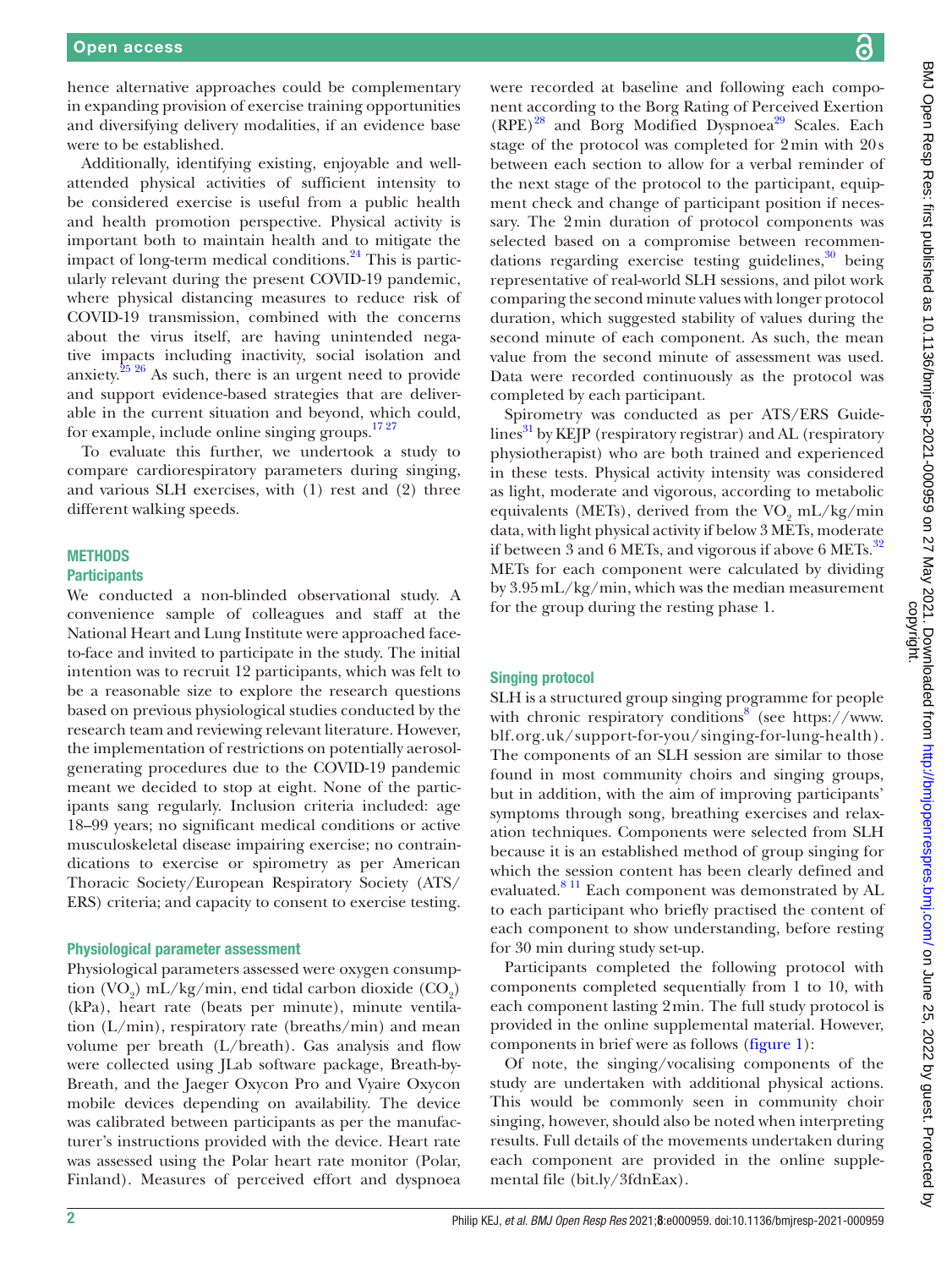| . .<br>P. |  |
|-----------|--|
|           |  |

| Component number | Component name                                        |
|------------------|-------------------------------------------------------|
| $\mathbf{1}$     | Rest component 1 (Baseline)                           |
| $\overline{2}$   | Physical warm up                                      |
| 3                | Rhythm exercise, seated singing                       |
| $\overline{4}$   | Pitch exercise, seated singing                        |
| 5                | Vocal fricatives, focusing on consonant vocalisations |
| 6                | Song repertoire, standing singing                     |
| $\overline{7}$   | Rest component 2                                      |
| 8                | Treadmill walking 2km/hr                              |
| 9                | Treadmill walking 4km/hr                              |
| 10               | Treadmill walking 6km/hr                              |

<span id="page-2-0"></span>Figure 1 Protocol in brief.

Walking speeds were selected as being representative of a slow, medium and fast walk. These speeds also cover the National Health Service definition of a 'brisk' walk of 3 miles/hour  $(4.8 \text{ km/hour})$ ,<sup>33</sup> recommended as moderate intensity exercise which can increase aerobic fitness[.34](#page-6-19)

Two rest components were included to assess if the protocol included sufficient time for full recovery between components. This was done by including 'rest component 2' after the component 6 song repertoire' which was expected to be the most physiologically demanding. Parameters from 'rest component 2' could then be compared with 'rest component 1 (baseline)' to see if they normalised. Additionally, 'rest component 2' was placed after completion of the vocalising components, to enable participants physiological parameters to return to baseline before the walking components.

#### Statistical analysis

Analyses were carried out using Stata V.14 (StataCorp, Texas, USA). The Friedman test was used to assess for differences in the impact of protocol components on physiological parameters. Post-hoc Wilcoxon signedrank tests were used for pairwise comparisons between singing, rest and walking. A non-parametric test, rather than a parametric test, was used due to the small sample size. Statistical significance was set at p<0.05. Readers wanting to adjust for multiple comparisons within each physiological parameter could apply a Bonferroni alpha of 0.013 (p<0.05 divided by four tests per parameter). Further adjustment for multiple comparisons across the different physiological parameters was not calculated given our sample size was small and our study exploratory. Data are presented to two significant figures.

#### Patient and public involvement

The idea for the study came from discussion between the study authors (KEJP and AL) with SLH participants who previously attended a face-to-face SLH group that took place in the Royal Brompton Hospital, prior to

<span id="page-2-1"></span>

| <b>Table 1</b> Participant characteristics |                                                                      |
|--------------------------------------------|----------------------------------------------------------------------|
| Demographic                                | Mean (SD)                                                            |
| Age (years)                                | 32(4)                                                                |
| Gender                                     | 2 female, 6 male                                                     |
| Height (m)                                 | 1.71(0.07)                                                           |
| Weight (kg)                                | 77.1, (15.6)                                                         |
| Ethnicity                                  | $4x$ white European; $4x$ Arabic (3x)<br>Saudi, $1 \times$ Egyptian) |
| <b>BMI</b>                                 | 26.4(5.8)                                                            |
| FEV, (L)                                   | 3.81(1.01)                                                           |
| FEV <sub>1</sub> % predicted               | 95.9 (17.2)                                                          |
| $FVC$ (L)                                  | 4.86(1.09)                                                           |
| FVC % predicted                            | 102.5 (14.3)                                                         |

BMI, body mass index; FEV<sub>1</sub>, forced expiratory volume in 1 s; FVC, forced vital capacity.

COVID-19 restrictions. Between 8 and 12 people regularly attended these sessions. The study design was further discussed with four expert patients in a patient and public involvement research group that regularly takes place at the Royal Brompton Hospital, who highlighted potential physical benefits related to SLH participation and support for exploring this topic. Our research proposal was well received as there was clear interest in improving our understanding of how such approaches might impact health and well-being.

#### RESULTS

Participant characteristics are shown in [table](#page-2-1) 1. Data comparing physiological parameters during singing with rest and walking at three different speeds are shown in [table](#page-3-0) 2. Friedman tests demonstrated that the protocol components induced differences in all physiological parameters:  $VO<sub>2</sub> mL/kg/min (Q (9)=65.78, p<0.001);$ METs (Q (9)=65.78, p<0.001); end tidal CO<sub>2</sub> (Q (9)=45.19, p<0.001); heart rate (Q (9)=58.44, p<0.001); minute ventilation  $(Q (9)=57.30, p<0.001)$ ; respiratory rate  $(Q$  $(9) = 48.60$ ,  $p < 0.001$ ; volume per breath  $(Q (9) = 43.31)$ , p<0.001); Borg Breathlessness Scale (Q (9)=32.91,  $p<0.001$ ); Borg RPE Scale (Q (9)=40.50,  $p<0.001$ ).

Data are shown in [figure](#page-4-0) 2. The main singing condition (protocol component 6) showed that singing induced statistically significant increases in  $VO_2$ , heart rate and volume per breath compared with rest conditions, walking at 2km/hour, or walking at 4km/hour (pairwise comparisons using Wilcoxon signed-rank test). Minute ventilation was higher during the singing component than at rest, and lower than walking at 6km/hour, but not statistically significantly different from walking at 2 or 4km/hour. End tidal $\mathrm{CO}_2$  was higher in singing than at rest or walking at 2km/hour, but not statistically different from walking at 4 or 6km/hour. Borg Breathlessness Scale ratings suggest singing was associated with an increased sensation of breathlessness compared with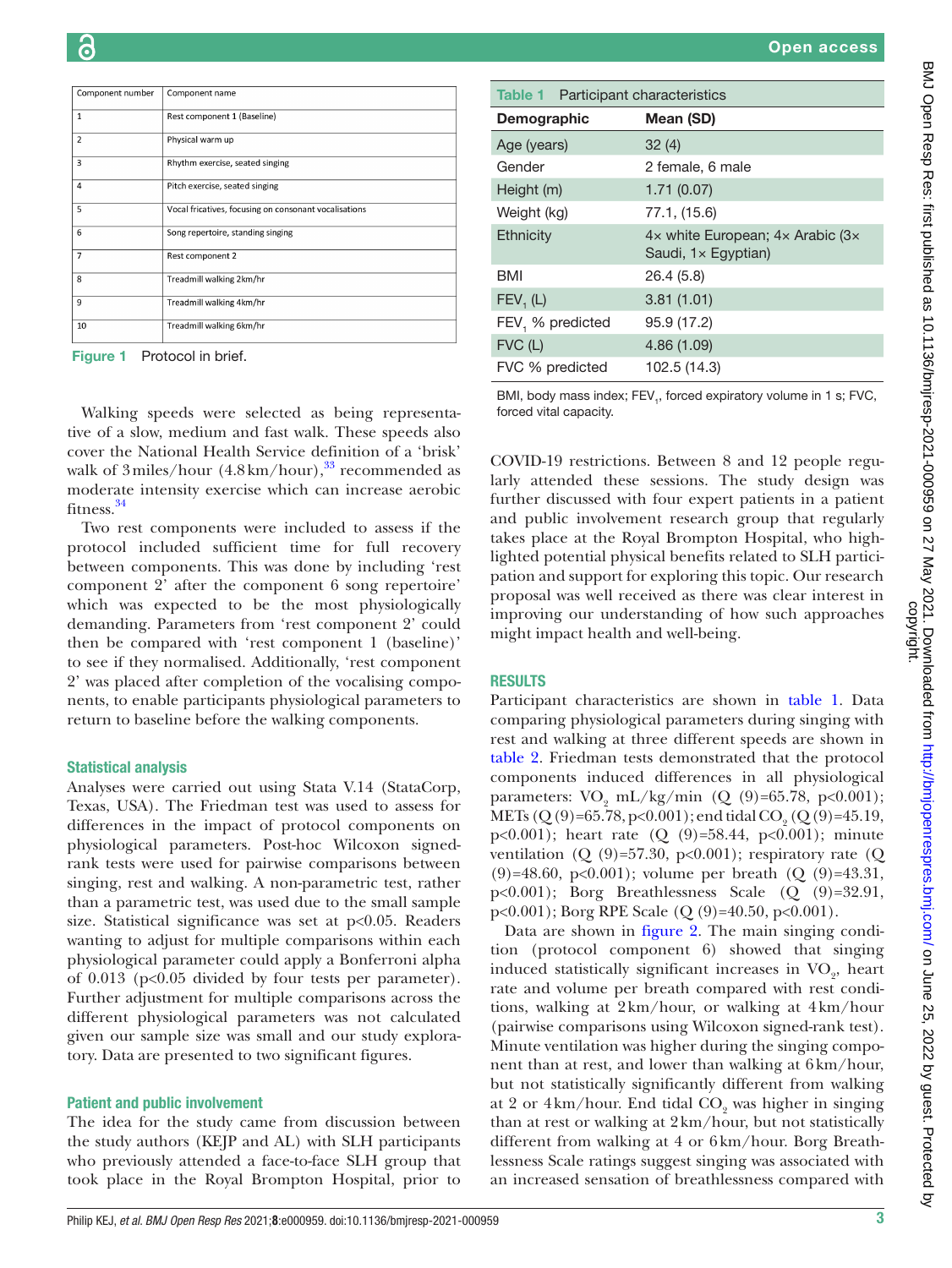| Table 2 Comparison of singing with rest and walking at three different speeds                                                                                                                                                  |                                                        |                                                                         |                                     |                                        |                                                               |                                                                                                                                                    |                                                               |                                                    |                                              |
|--------------------------------------------------------------------------------------------------------------------------------------------------------------------------------------------------------------------------------|--------------------------------------------------------|-------------------------------------------------------------------------|-------------------------------------|----------------------------------------|---------------------------------------------------------------|----------------------------------------------------------------------------------------------------------------------------------------------------|---------------------------------------------------------------|----------------------------------------------------|----------------------------------------------|
| Cardiorespiratory<br>parameter                                                                                                                                                                                                 | (component 6)<br>median (IQR)<br>repertoire<br>Singing | Baseline rest Difference<br>Median (IQR) value*)<br>period <sub>1</sub> | @<br>≏<br>from singin<br>repertoire | median (IQR)<br>Walking at<br>2km/hour | from singing<br>repertoire (p<br><b>Difference</b><br>value*) | Walking at 4 km/hour<br>median (IQR)                                                                                                               | from singing<br>repertoire (p<br><b>Difference</b><br>value*) | Walking at 6 km/hour repertoire (p<br>median (IQR) | from singing<br><b>Difference</b><br>value*) |
| VO, mL/kg/min                                                                                                                                                                                                                  | 16.27 (10.74-<br>18.86)                                | $3.95(3.69 -$<br>4.35)                                                  | $\widetilde{2}$<br>$-12.32(0.07)$   | $8.19(7.26 - 9.01) - 8.08(0.012)$      |                                                               | $10.42(9.68 - 11.33)$                                                                                                                              | $-5.85(0.036)$                                                | 15.39 (14.68-16.64)                                | $-0.88(1.00)$                                |
| MET <sub>S</sub>                                                                                                                                                                                                               | 4.12 $(2.72 - 4.78)$ 1.00 $(0.93 -$                    | 1.10                                                                    | $-3.12(0.012)$                      | $2.07(1.84 - 2.28) - 2.05(0.012)$      |                                                               | 2.64 (2.45-2.87)                                                                                                                                   | $-1.48(0.036)$                                                | $3.90(3.72 - 4.21)$                                | $-0.22(1.00)$                                |
| End tidal CO <sub>2</sub> kPa                                                                                                                                                                                                  | 5.16 (4.91-5.51) 4.24 (3.80-                           | 4.52)                                                                   | $-0.92$ (<0.05)                     | $4.43(3.88 - 4.45) - 0.73(-0.05)$      |                                                               | $4.62(4.08 - 4.91)$                                                                                                                                | $-0.54(0.069)$                                                | 4.91 (4.40-5.14)                                   | $-0.25(0.12)$                                |
| Heart rate (bpm)                                                                                                                                                                                                               | $108(97 - 114)$                                        | 76 (63-82)                                                              | $-31(0.012)$                        | 86 (81-91)                             | $-22(0.012)$                                                  | 99 (88-107)                                                                                                                                        | $-9(0.042)$                                                   | $(08(101 - 119))$                                  | 0(0.62)                                      |
| Minute ventilation (L/ 22.42 (16.83-<br>min)                                                                                                                                                                                   | 30.54)                                                 | $11(9-13)$                                                              | $-10.9(0.012)$                      | 18.77 (16.89-<br>21.35)                | $-3.72(0.069)$                                                | 23.27 (20.09-26.37)                                                                                                                                | $+0.85(0.89)$                                                 | $30.35(26.94 - 41.11)$                             | $+7.93(0.017)$                               |
| Respiratory rate<br>(breaths/min)                                                                                                                                                                                              | $10(7-13)$                                             | $15(14-17)$                                                             | $+5.35(0.017)$                      | $23(21-29)$                            | $+12.75(0.012)$                                               | $23(20-31)$                                                                                                                                        | $+12.49(0.012)$                                               | 24 (20-35)                                         | $+13.32(0.012)$                              |
| Volume per breath (L/ 2.11 (1.92-2.70) 0.69 (0.63-<br>breath)                                                                                                                                                                  |                                                        | 0.77                                                                    | 17)<br>$-1.42(0.01)$                | $0.80(0.68 - 0.98) - 1.31(0.012)$      |                                                               | $0.93(0.86 - 1.05)$                                                                                                                                | $-1.18(0.012)$                                                | $1.21(1.09 - 1.43)$                                | $-0.90(0.012)$                               |
| Borg Dyspnoea<br>Scale                                                                                                                                                                                                         | $1.0(1.0-2.5)$                                         | $\begin{pmatrix} 0 & 0 \\ 0 & 0 \end{pmatrix}$                          | $-1$ (0.013)                        |                                        |                                                               | $0.75(0.50 - 1.00)$                                                                                                                                | $-0.25(0.049)$                                                | $1.00(0.75 - 1.00)$                                | (0.049)                                      |
| Perceived Exertion<br>Borg Rating of<br>Scale                                                                                                                                                                                  | $8.5(8.0 - 9.0)$                                       | $6(6-6)$                                                                | $-2.5(0.019)$                       | $6.00$ (6.00-7.00) $-2.5$ (0.035)      |                                                               | 7.50 (7.00-8.00)                                                                                                                                   | $-1(0.052)$                                                   | $9.00(8.00-9.00)$                                  | $+0.5(0.8788)$                               |
| UC idea book a service contract of the full of the service contract of the contract of the contract of the contract of the contract of CC. The contract of the contract of the contract of the contract of the contract of the |                                                        |                                                                         |                                     |                                        |                                                               | *Wilcoxon signed-rank test. Data are provided to two decimal places, or less, when appropriate for degree of accuracy of the specific measurement. |                                                               |                                                    |                                              |

<span id="page-3-0"></span>bpm, beats per minute; CO<sub>2</sub>, care por designers of the section designers of the care per minute; CO<sub>2</sub>, oxygen concurrent on a bpm, beats per minute; CO2, carbon dioxide; METs, metabolic equivalents; VO2, oxygen consumption.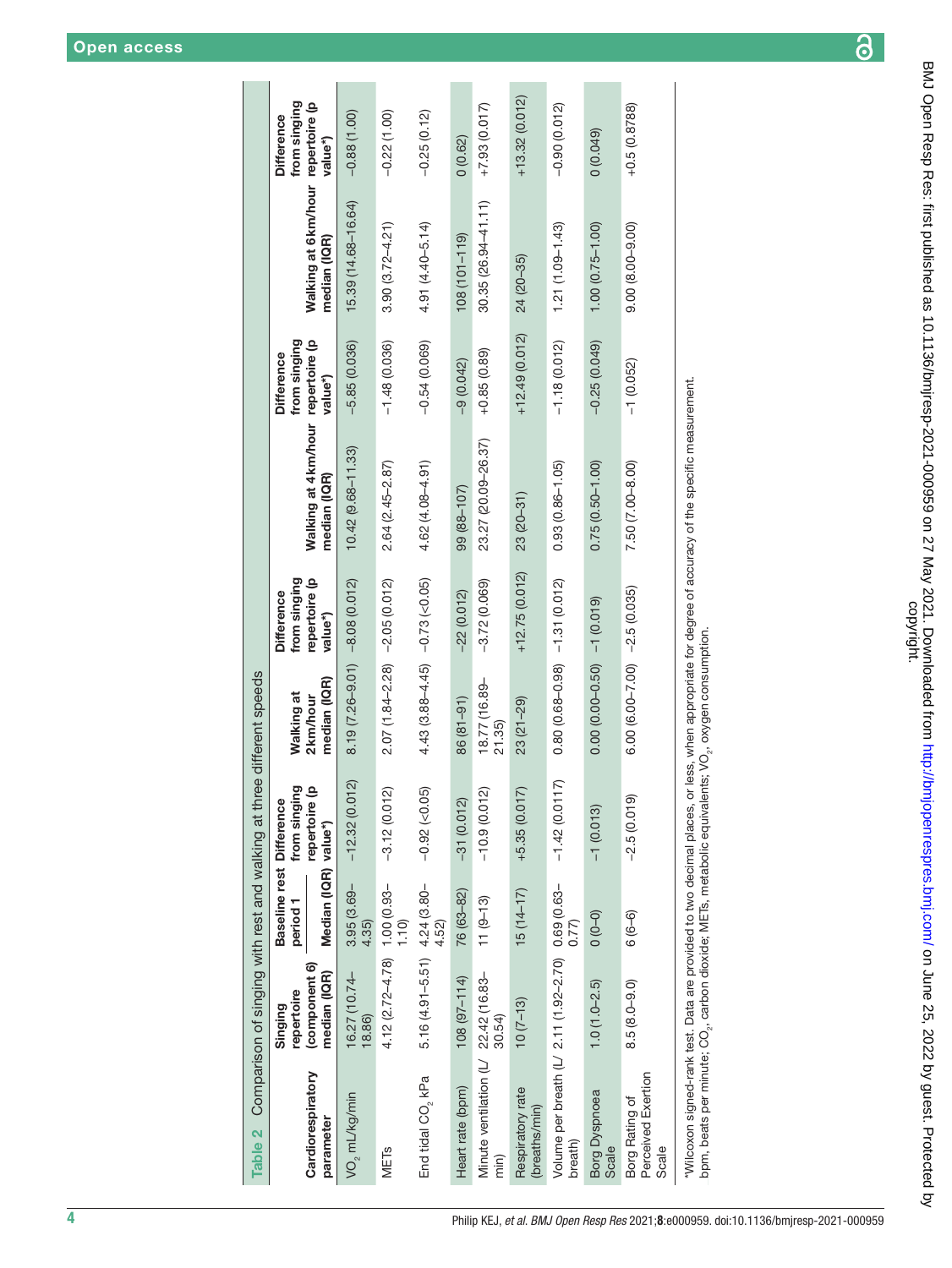

Figure 2 Box and whisker plots of physiological parameters during each component of the protocol. For box and whisker plots, the line in the centre of the box represents the median, the box includes the first to third quartiles, the whiskers indicate upper and lower values (excluding outliers), the dots represent possible outliers. Friedman tests demonstrated that the protocol components included differences in all physiological parameters, p<0.001. CO<sub>2</sub>, carbon dioxide; METs, metabolic equivalents; VE, minute ventilation; VO<sub>2</sub>, oxygen consumption.

rest and all walking speeds. Perceived exertion during singing was greater than during rest and walking at 2km/ hour, but not different from walking at 4 or 6km/hour. Respiratory rate was lower during singing than rest or walking, however this is likely due to the phrasing of the songs, rather than being a representative of a physiologically driven respiratory rate.

# **DISCUSSION**

# Main finding

We found that singing produced changes in physiological parameters including  $\mathrm{VO}_2$ , end tidal  $\mathrm{CO}_2$ , METs, heart rate and minute ventilation, comparable with those seen when walking at a moderate to brisk pace, consistent with the changes in these parameters seen during moderate intensity physical activity.

Research regarding the oxygen cost of singing by people with limited singing experience is limited. Sliiden *et al* present data from 20 professional musical theatre performers which suggest similar physiological responses to the current study when singing compared with rest, including heart rate,  $\rm VO_{2}$ , minute ventilation and breath volume.<sup>[35](#page-6-20)</sup> Another study of nine final-year musical theatre students compared cardiorespiratory parameters while singing and dancing together, with dancing alone. The study found significantly lower breathing frequency and higher lactate when singing and dancing together, compared with dancing alone, but other parameters including  $VO<sub>2</sub>$  and heart rate did not differ significantly.<sup>36</sup> However, singing alone (without dancing) was not compared with rest which limits comparisons. Regarding ventilatory volumes, our findings support previous research that suggests increases during singing and speech compared with spontaneous breathing.<sup>737-41</sup> However, much of the previous research concerns speech alone, and where singing has been investigated, the

<span id="page-4-0"></span>studies have largely focused on professional singers, or employed limited protocols that do not fully represent the range of activities engaged in during a community singing group. As such, application of previous research findings to the most common contexts in which people sing is challenging. To our knowledge, this is the first study to systematically assess physiological parameters in people who do not sing regularly, including pulmonary ventilation volumes, during the various singing activities commonly found in amateur community singing groups. As such, our findings build on those of other studies by demonstrating comparable physiological responses related to singing in non-singers, and by comparing singing with a standardised form of physical activity in the form of treadmill walking. Of note, the relative increases above baseline in ventilatory parameters may be of importance when considering aerosol transmission of infectious agents, including SARS-CoV-2.<sup>42</sup>

An important consideration when interpreting our findings is that the extent to which people are moving is also likely to be a major factor in determining the physiological demands of the activity. Though completely static singing is unrealistic, we should consider that different types of singing encourage different levels of body movement, gesture and dance like movements, in addition to voice production. A further point for consideration is the extent to which changes in the physiological parameters assessed result from physical exertion, or a degree of relative hyperventilation required for vocalisation. For example, one might expect to see larger ventilatory volumes, and possibly heart rate, because of the air flow velocity and volume requirements for vocalisation. However, the pattern of end tidal  $\mathrm{CO}_2$  during singing, compared with walking, suggests that hyperventilation alone does not account for the changes in the other parameters seen during the singing component.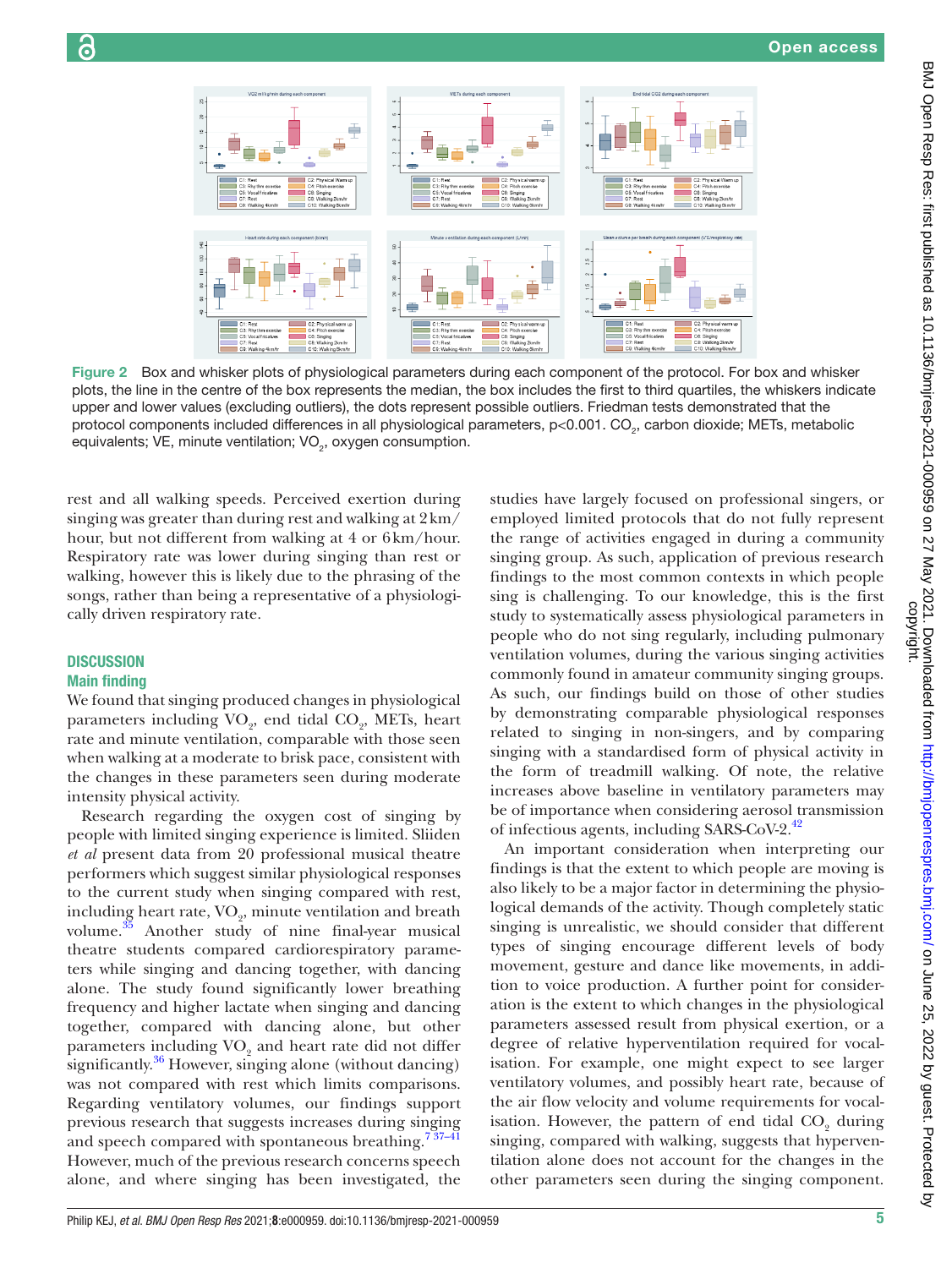Furthermore, while minute ventilation approximately doubles from baseline,  $\rm VO_{2}$  approximately quadruples, suggestive of an important contribution from higher cardiac output, respiratory muscle oxygen extraction and skeletal muscles involved in movement, however the relative contribution of these factors has not been investigated here.

It is also useful to consider how our findings apply to people with respiratory disease. In the current studies, participants did not have any activity-limiting illnesses and are substantially younger than many people with common long-term respiratory conditions, such as chronic obstructive pulmonary disease. People with respiratory conditions may be more restricted in their ability to engage in singing activities in general, which could influence the physiological demands experienced. However, SLH sessions are specifically designed for people with respiratory disease and personally adapted to individual participant's abilities during sessions, to enable participation despite individual restrictions. However, the potential for physiological responses to differ by age group and the presence of respiratory disease highlights the need to evaluate potential differences in future research.

#### Methodological considerations

This study has multiple strengths. To our knowledge, this is the first study to compare the physiological demands of singing with walking, using measures of ventilation,  $\mathrm{VO}_2$ , end tidal  $\mathrm{CO}_2$ , and perceived effort and dyspnoea simultaneously. The focus on people who are not professional singers or performers makes the findings highly relevant for people who do not regularly engage in singing.

Certain limitations should be mentioned. First, the use of healthy, relatively young participants may limit the extent to which our findings can be extrapolated to older people, or those with significant medical conditions, such as those with chronic respiratory disease (CRD). However, individuals with CRD are likely to find activities such as singing more, rather than less physiologically demanding, as a proportion of their  $\rm VO_{2}$  max.<sup>43</sup> Therefore, one might reasonably suspect that the potential for physical benefits related to training effects would also be increased, though in what way, and to what extent, remains unclear. Additionally, this would require the individuals with CRD to engage with the activity in the same way as the healthy volunteers of the current study, which for many people with CRD would not be possible. Given the multiple uncertainties regarding specific responses in people with CRD, further research including such participants is clearly required. Second, the sample size is small; although it was sufficient to meet the aims of the study by comparing the parameters during protocol components, replication of our findings in larger samples is encouraged. Third, although we considered realworld applicability when developing the components of the protocol, the total protocol duration was approximately 25min, while most community singing sessions

are longer. As such, further studies during real-world community singing group sessions would be of interest. Lastly, though this study has demonstrated that singing induces physiological responses that are similar in magnitude to moderate intensity physical activity, this study has not assessed training effects of singing. As such we cannot draw clear conclusions from this study alone regarding impacts on physical fitness.

It is possible that given the jaw movement required for singing that a dynamic air leak could have gone unnoticed. However, this is unlikely as we tested the fit before starting. Furthermore, if there was a leak, the ventilatory values would have been underestimated, rather than overestimated. Additionally, this would not have influenced the relative proportions of gases recorded in the analysis.

This study has raised multiple directions for future research. To build on these findings, future studies could include maximal exercise tests for comparison; evaluate if training effects occur following a programme of singing; directly compare professional and amateur singers; specifically assess the impact of musical genre, volume and physical movements; and compare healthy controls with people with certain chronic diseases, in whom singing is being delivered in a therapeutic context. It would also be valuable to explore how the different session components could be adapted and varied, and how this influences outcomes.

#### **CONCLUSION**

This study demonstrated that singing when standing induced acute physiological responses similar in magnitude to moderate intensity physical activity. The study also identified increases in minute ventilation and breath volumes during singing and during singing-related activities, that may be important when considering risk of transmission of respiratory infections including SARS-CoV-2. These findings suggest that health and wellbeing benefits attributed to singing participation, may in part, result from physical mechanisms. Further research including different types of singing, and singers, and training effects would be valuable.

Acknowledgements We would like to give our thanks to the study participants for their time and effort, and Tim Grove who reviewed physiological aspects of the manuscript. KEJP would like to acknowledge the National Institute for Health Research (NIHR) Biomedical Research Centre based at Imperial College Healthcare NHS Trust and Imperial College London for their support.

Contributors KEJP and AL had the original idea for the study, and collected the data with the assistance of CM. KEJP analysed the data and wrote the first draft of the manuscript. All authors contributed to the study design, writing, reviewing and editing the manuscript, and approved the final manuscript for submission.

Funding KEJP was supported by the Imperial College Clinician Investigator Scholarship (no specific grant number/code). DF was supported by the Wellcome Trust (205407/Z/16/Z).

Disclaimer The views expressed are those of the authors and not necessarily those of the NHS, the NIHR or the Department of Health.

Competing interests None declared.

Patient consent for publication Not required.